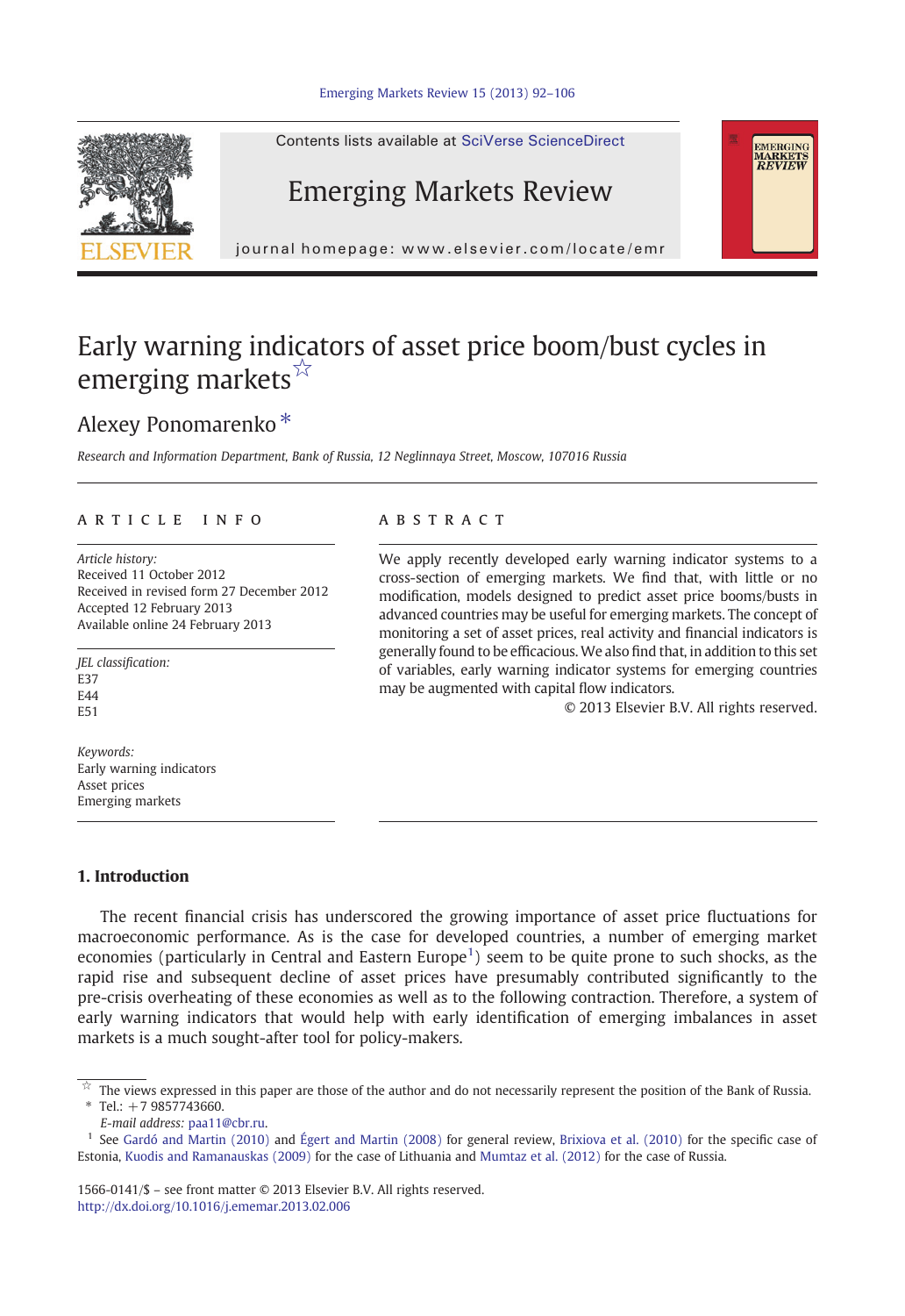Development of such a system via the country-specific approach is often impossible because of data limitations. Therefore the standard approach is to make estimations for a group of countries (that may or may not include the analyzed country) and apply the resulting model to the economy in question.<sup>2</sup> A number of recent studies use this method and report on models that can be used to predict asset price booms and busts. These may be valuable to the policy-maker. The caveat here is that most of these models have been fitted to explain asset price fluctuations in industrialized countries. It is not clear how useful these models are for emerging markets, as movements in many of the macroeconomic variables used as early warning indicators are remarkably different in the developed and emerging markets. For example, one may find it difficult to distinguish between excessive credit growth that leads to an asset price bubble and the convergence of an underdeveloped banking sector to a level commensurate with the industrialized countries. For transition economies, it may also be challenging to identify "overheating" based on growth rates of real sector variables that fluctuate dramatically as the economy undergoes substantial transformation. In fact, asset prices as such are known to be volatile in emerging markets and therefore difficult to interpret. For these reasons the early warning indicator approach needs to be thoroughly studied before it finds its use in predicting asset price cycles in emerging markets. Indeed, as emphasized in the work of [Reinhart and Rogoff \(2009\)](#page--1-0), data coverage is crucial for financial crisis analysis. The main contribution of this paper is the application of asset price boom/bust analysis to the new dataset on emerging markets (most notably former Soviet Union countries).

The rest of the paper is structured as follows. Section 2 provides a review of recent contributions in the development of asset price cycle early warning indicator models. [Section 3](#page--1-0) describes the dataset, comprising a cross-section of emerging market economies, on which we conduct the empirical analysis. [Section 4](#page--1-0) outlines and implements methods to identify boom and bust events that occurred in emerging markets. [Section 5](#page--1-0) presents an evaluation of the efficacy of existing models for predicting asset price developments in emerging markets and reports on the models fitted here to predict asset price booms/ busts in the purely emerging market dataset. [Section 6](#page--1-0) concludes.

### 2. Literature review and modeling strategy

Although a number of recent studies address the issue of asset price fluctuations and the designing of early warning indicators for emerging markets, none of these, to our knowledge, address specifically the problem of predicting asset price booms and busts. [Herrera and Perry \(2003\)](#page--1-0) assess the relative importance of domestic and external factors for determining the probability of an asset price bubble for a cross-section of Latin American countries. [Lo Duca and Peltonen's \(2011\)](#page--1-0) work is a comprehensive study that develops a model for predicting systemic financial stress episodes for a sample of countries that includes emerging markets. They find that (in particular, global) measures of asset price misalignments and credit booms are generally useful as leading indicators. [Tenjo and López \(2010\)](#page--1-0) construct an early warning indicator system for banking crises in a group of Latin American countries, in which asset price indicators play a crucial role. [Bunda and Ca'Zorzi \(2010\)](#page--1-0) study whether asset price and credit booms can be used as an early warning indicator of financial (banking or currency) crisis, on the basis of a mixed sample of advanced and developing countries. They identify a number of macroeconomic variables that help to distinguish between benign and costly episodes. [Olaberría \(2012\)](#page--1-0) conducts an empirical analysis of the relationship between capital inflows and booms in stock prices and finds that there is a close association (in particular for debt related inflows). [Égert and Mihaljek \(2007\)](#page--1-0), [Stepanyan et al. \(2010\)](#page--1-0), [Posedel and Vizek \(2011\)](#page--1-0) and [Ciarlone \(2012\)](#page--1-0) examine house price developments in selected emerging economies and find a strong link between house-price fluctuations and macroeconomic fundamentals. [Posedel and Vizek \(2011\)](#page--1-0) also find that house price persistence coupled with a slow and asymmetric house price adjustment to fundamentals process might have facilitated the house price boom in some transition countries.

In contrast, there is a vast literature on asset price booms and busts in developed countries. We selected three studies dedicated to early prediction of asset price cycle developments and utilized different methods of identifying asset price boom/busts and a different modeling strategy. As outlined in chapter 6

 $2$  See [Gómez and Rozo \(2008\)](#page--1-0) for the example of country specific analysis, [Tenjo and López \(2010\)](#page--1-0) for the cross-section analysis and Chapter III in [BIS \(2012\)](#page--1-0) for out-of sample application of existing models.